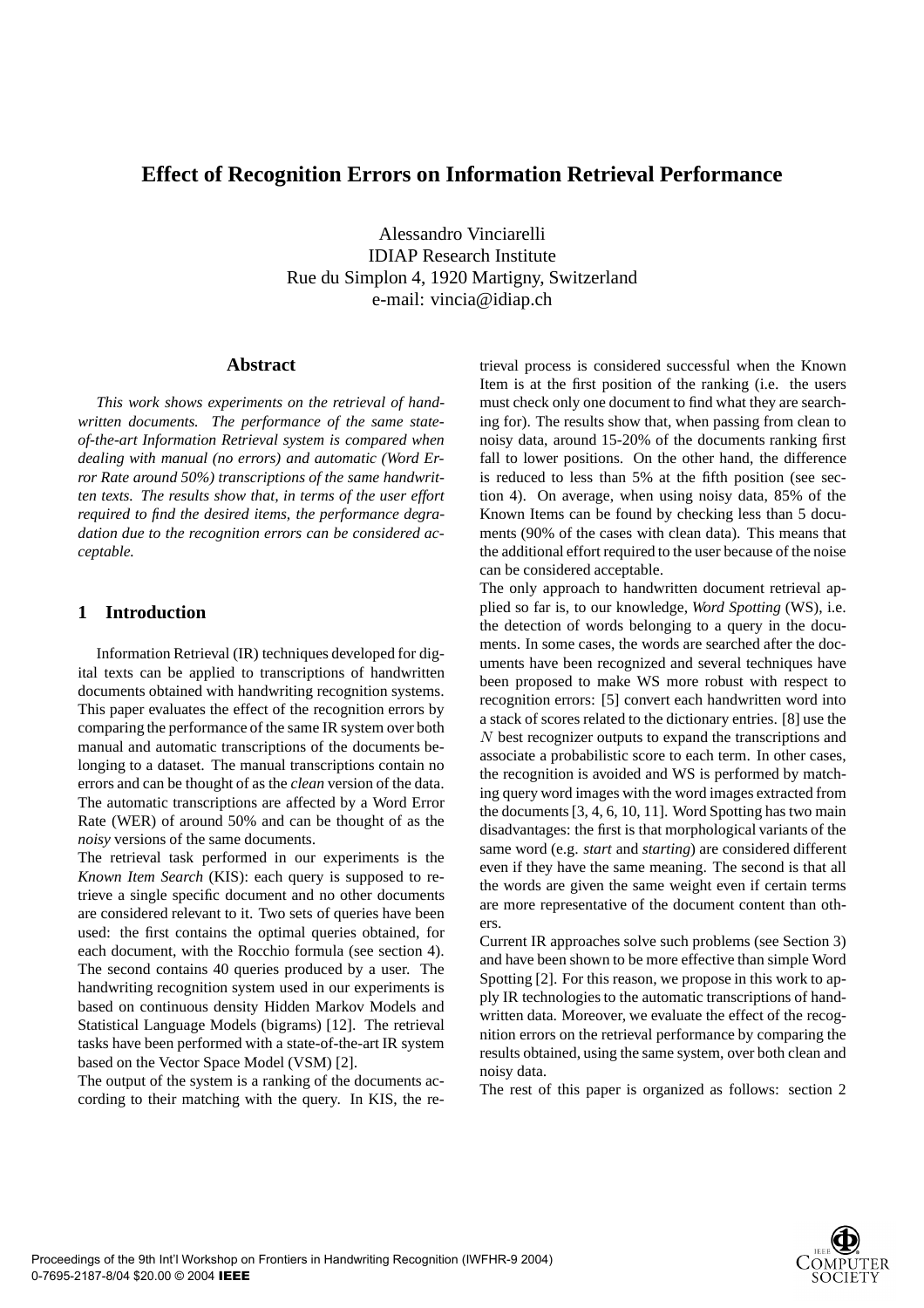describes our handwriting recognition system, section 3 presents our IR approach, section 4 shows experiments and results and section 5 draws some conclusions.

## **2 Handwriting Recognition**

A full description of the offline handwriting recognition system used in this work can be found in [12]. The documents are first segmented into lines that are recognized one by one. Each line image is normalized with the technique described in [13], then it is converted into a sequence of feature vectors  $O = (o_1, \ldots, o_L)$  through a sliding window approach: a fixed width window shifts column by column from left to right and, at each position, a feature vector is extracted (see [12] for details about the feature extraction process).

The recognition approach is based on continuous density Hidden Markov Models (HMM) and Statistical Language Models (SLM) and corresponds to finding the word sequence  $W = \{w_1, w_2, \ldots, w_M\}$  maximizing the a posteriori probability  $p(W|O)$ :

$$
\hat{W} = \arg\max_{W} \frac{p(O|W) \cdot p(W)}{p(O)} \tag{1}
$$

and since  $p(O)$  is constant during the recognition, the last equation can be rewritten as follows:

$$
\hat{W} = \arg\max_{W} p(O|W) \cdot p(W). \tag{2}
$$

where it is possible to see the role played by the two available sources of information (handwritten data and language). The term  $p(O|W)$  is estimated with continuous density HMMs and it models the handwritten data. The term  $p(W)$  can be interpreted as the a priori probability of sentence W being written and it is estimated with Statistical Language Models (SLM). The role of the SLM is to constrain the search space by giving probability significantly different from zero to as few sentences as possible. The SLM used in this work is a bigram model and  $p(W)$  is expressed as follows:

$$
p(W) = \prod_{i=1}^{M} p(w_i | w_{i-2}, w_{i-1})
$$
 (3)

where  $M$  is the number of words in  $W$ . The bigram is an example of a more general class of models called N-grams, the most successful and widely applied Statistical Language Model [7]. In practice,  $N$  is never higher than three and we used the bigrams because (as shown in [12]) the low number of words per line (the average is around 10) makes it difficult for the trigrams to significantly outperform bigrams.

## **3 Information Retrieval**

The IR system used in this work is based on a state-ofthe-art approach commonly applied for digital texts and no modifications have been made to deal with the recognition errors. The texts are first *preprocessed*: all non-alphabetic characters are removed (digits, punctuation marks, etc.) resulting in a stream of words that is given as input to the *normalization*. This last is supposed to remove the variability unuseful to the retrieval process and it is performed through two steps: *stopping* and *stemming*. The first step is the removal of all words supposed to be poorly related to the document content (articles, prepositions, words of common use like *to have* or *to be*, etc.). Stopping results, on average, in the elimination of around 50% of the words in a database. The stemming is the replacement of all morphological variants of the same word (e.g. *connection*, *connected*, *connecting*) with their stem (*connect*). On average, the stemming reduces the size of the dictionary (the list of unique terms appearing in the database) of around 30%.

After the normalization, the documents are available as streams of *terms*. This is not a suitable form for the retrieval process and the texts must be given a different representation through an *indexing* procedure. Our system is based on the Vector Space Model (VSM) [2]: the documents are represented as vectors where each component accounts for a term. This allows one to represent the database with the so-called *term by document* matrix where each column corresponds to a document and each row corresponds to a term. The generic element  $A(i, j)$  can be written as a product:

$$
A(i,j) = L(i,j) \cdot G(i) \tag{4}
$$

where  $L(i, j)$  is a local weight taking into accout only information contained in document j and  $G(i)$  is a global weight using information extracted from the whole database (see [9] for a survey on weighting functions).

In this work, several weighting schemes are used: the first, called *binary*, has  $G(i) = 1$  and  $L(i, j) = 1$  when term i is present in document  $i(0)$  otherwise). The second is referred to as *tf* and has  $G(i) = 1$  and  $L(i, j) = tf(i, j)$ , where  $tf(i, j)$  is the *term frequency*, i.e. the number of times term i appears in document j. The third is the  $tf \cdot idf$  weighting scheme, where  $L(i, j)$  is the term frequency  $tf(i, j)$ , and  $G(i)$  is the *inverse document frequency*  $\textit{id} f(i)$ :

$$
idf(i) = \log\left(\frac{N}{N_i}\right) \tag{5}
$$

where  $N$  is the total number of documents in the database and  $N_i$  is the number of documents containing term i. The fourth is associated with the Okapi formula and it is described below.

The previous steps are performed once for a given database

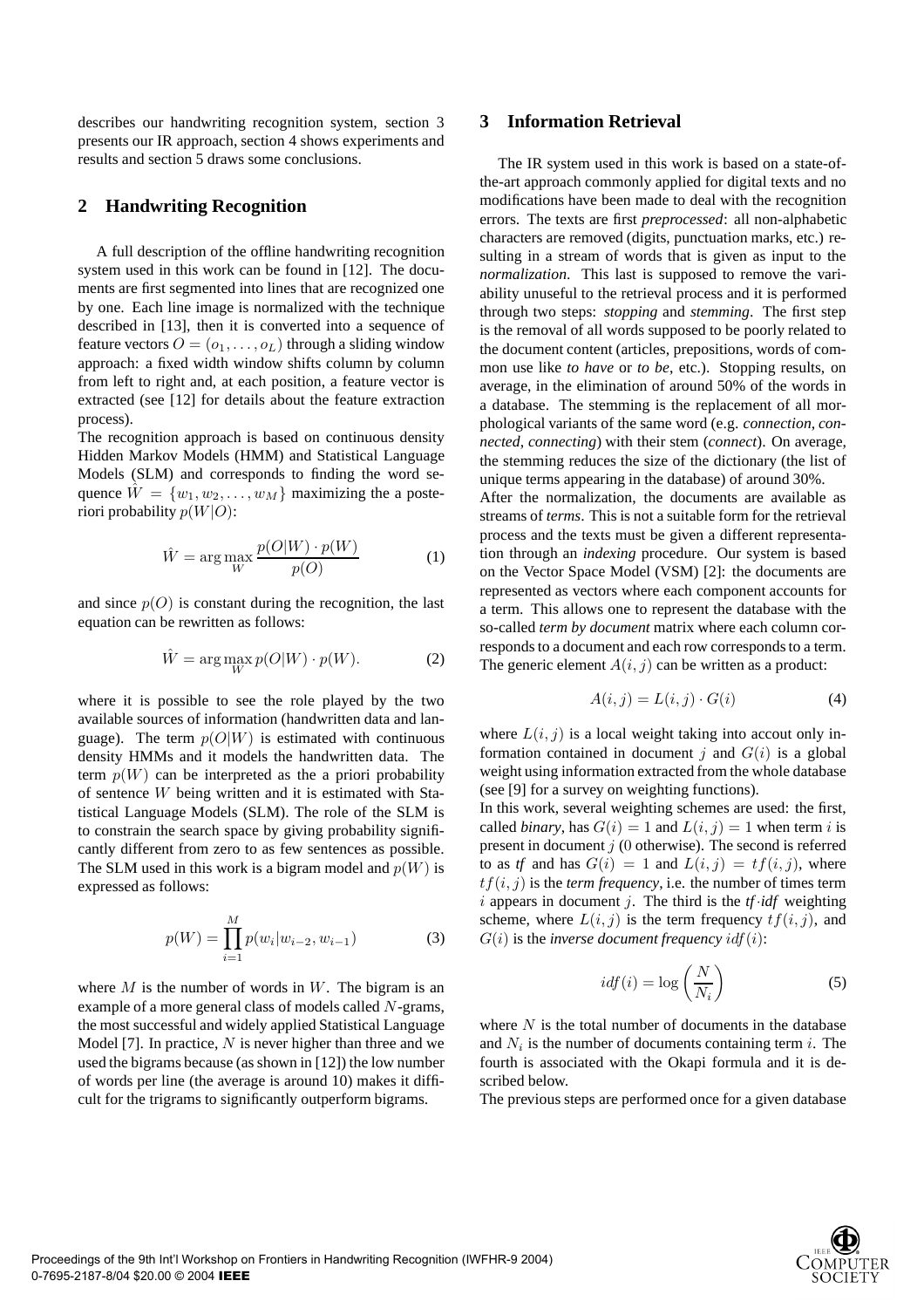and represent the *offline* part of the IR process. The *online* part consists of the matching between the queries (short texts expressing user information needs) and the database documents. The matching is performed through a measure giving as output the *Retrieval Status Value* (RSV) of a document  $d$  given a query  $q$ . Several matching measures are available in the literature. In this work we used the cosine between query and document vectors:

$$
RSV(q, d) = \frac{\mathbf{q} \cdot \mathbf{d}}{||\mathbf{q}|| \cdot ||\mathbf{d}||}
$$
 (6)

as well as the Okapi formula:

$$
RSV(q, d) = \sum_{i:t_i \in \{q_i\}} \frac{(k+1) \cdot tf(i, d) \cdot idf(i)}{k \cdot [1 - b + b \cdot ndl(d)] + tf(i, d)}
$$
\n(7)

where the sum is performed over the terms belonging to the query, k and b are hyperparameters, and  $ndl(d)$  is the normalized length of document  $d$  (the actual length divided by the average document length in the database). Each addend of the sum in the Okapi formula can be thought of as a component of the document vector d. Such representation is peculiar of the use of the Okapi formula.

The RSV is used as a criterion, given a query, to rank all the documents of the database. The relevant documents (i.e. the texts satisfying the information need expressed with the query) are expected to be at the top ranking positions.

#### **4 Experiments and results**

This section describes the KIS experiments performed in this work. Two different sets of queries have been used and the results show that, even if the WER is close to 50%, the recognition errors make necessary only a moderate additional user effort to find the items they are looking for. The next subsections are organized as follows: section 4.1 describes the data, and section 4.2 presents the retrieval results.

## **4.1 The data**

The experiments performed in this work are based on the Reuters-21578 database [1], a well known and widely applied Text Categorization benchmark. The collection has been split into training (9603 documents) and test set (3299 documents) following the Modapté protocol [1]. A set of 250 documents has been randomly selected from the test set and it has been manually written by a single person. This resulted in a collection of handwritten documents that has been partitioned into training (50 documents) and test set (200 documents). The total number of words is 31,484 (5,789 in the training set and 25,695 in the test set).



**Figure 1. Retrieval performance over optimal queries using the cosine. The clean texts results are not reported because the clean texts are always at the top of the ranking. Three document representations are used.**

The handwriting recognition system and the language model have been trained using the techniques shown in [12]. The resulting recognizer has a WER of 44.2% on the test set. The substitution rate is 35.6%, the insertion rate is 0.3% and the deletion rate is 8.6% (the lexicon size is 20,000). The original 200 texts extracted from the Reuters test set are the clean data, while their transcriptions affected by recognition errors are the noisy version of the same data.

#### **4.2 Information Retrieval Results**

The aim of this work is to evaluate the effect of the recognition errors on the performance of an IR system. For this reason we measure the performance of the same IR process in a KIS retrieval task using both clean and noisy versions of the same data. The KIS task is based on two different sets of queries. The first query set is obtained as follows: for each clean document j we compute the optimal query  $\hat{q}(j)$ that should be submitted to the system in order to retrieve it. By optimal, it is meant the query that gives the document  $j$ an RSV higher than any other document in the data set. In other words, when the documents are ranked according to such query,  $\mathbf{d}_i$  will occupy the first position. The optimal query can be obtained with the Rocchio formula [2]:

$$
\hat{\mathbf{q}} = \frac{1}{|R|} \sum_{\forall d_j \in R} \mathbf{d}_j - \frac{1}{N - |R|} \sum_{\forall d_j \notin R} \mathbf{d}_j \tag{8}
$$

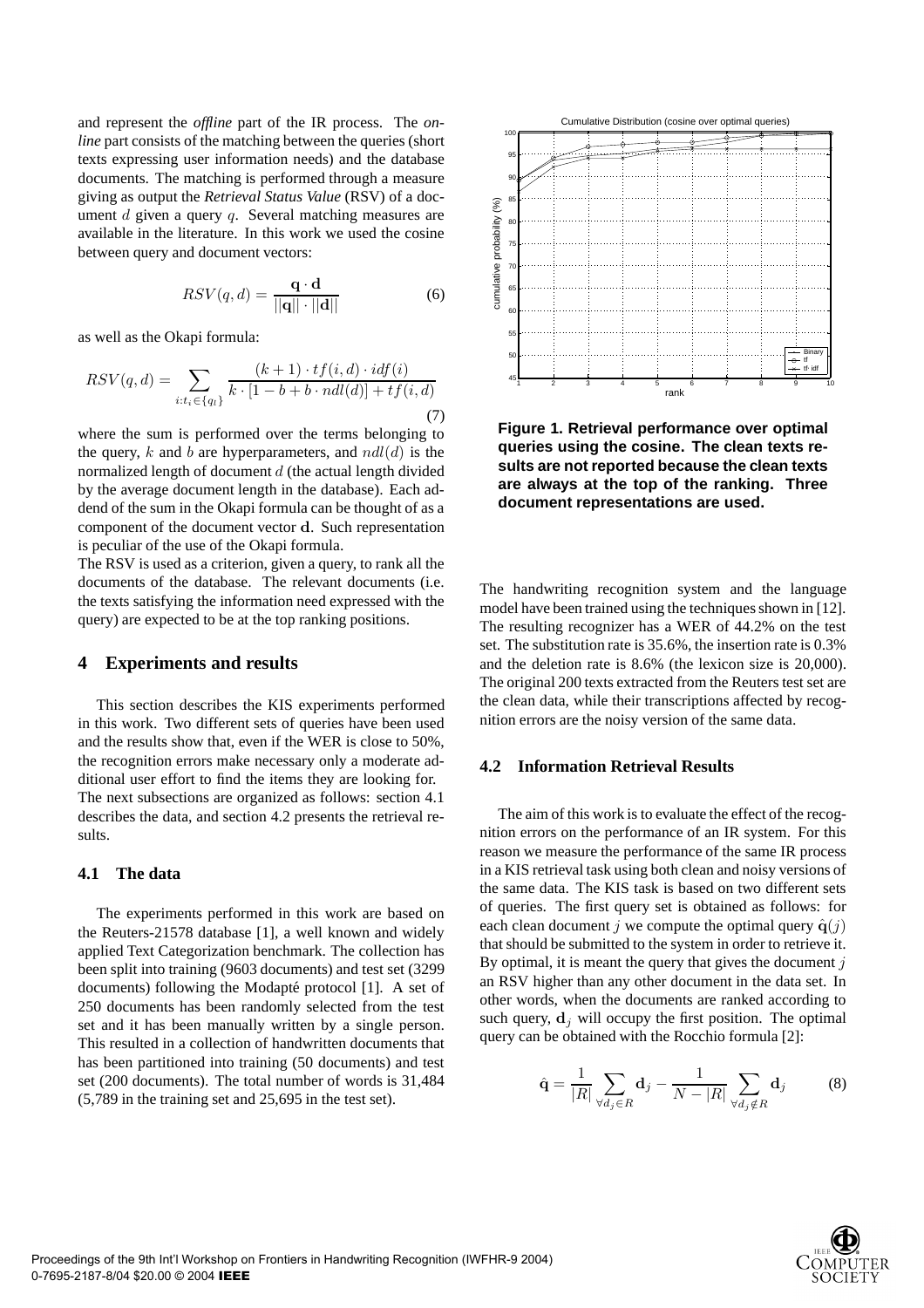

**Figure 2. Retrieval performance over optimal queries using the Okapi formula. The clean texts results are not reported because the clean texts are always at the top of the ranking. Only one document representation can be used.**

where R is the set of the documents relevant to  $\hat{q}$  and N is the total number of documents in the database. The optimal query  $\hat{\mathbf{q}}(j)$  for document  $\mathbf{d}_j$  is found when  $R = {\mathbf{d}_j}$ . The optimal queries can be extracted from the clean database and then applied to both clean and noisy versions of the data. When the  $\hat{q}(i)$  queries are used on the clean data, the document  $j$  is always at the first position of the RSV ranking (see section 3). When they are used on the noisy data, some documents, because of the recognition errors, occupy lower positions. The distribution of the relevant documents percentage as a function of the position can thus be used as a measure of the noise effect.

The results are shown in Figure 1 (for cosine) and Figure 2 (for Okapi formula) for different document representations. The plots show that at least 80% of the documents (89% in the best case) rank first also when they are affected by noise, thus, in most of the cases, the retrieval process is robust with respect to the recognition errors. This is furtherly confirmed by the fact that for both matching measures (independently of the representation) less than 5% of the documents fall after the fifth position.

Further results have been obtained by using a set of 40 queries written by a user. Each query is supposed to retrieve a Known Item and the evaluation is performed as in the previous experiments. The results are shown in Figure 3 (for cosine) and Figure 4 (for Okapi formula): also in this case, there is a loss of around 15% at the first position,



**Figure 3. Retrieval performance over nonoptimal queries using the cosine. Three document representations are used.**

but after the five top ranking texts, the difference is less than 5%. This seems to confirm the results obtained with optimal queries and suggests that the IR process is substantially robust with respect to noise: the additional user effort required to retrieve the Known Items in presence of noise can be considered acceptable.

## **5 Conclusions and Future Works**

This paper presented experiments on the retrieval of handwritten documents. The effect of the recognition errors on the retrieval performance has been measured by comparing the results of the same IR system when dealing with both manual and automatic transcriptions of handwritten documents. To our knowledge, previous works concentrated on detecting keywords in the handwritten transcriptions [6][8][10] rather than on actually applying IR techniques. Moreover no comparison has been made, to our knowledge, between IR performances over clean and noisy versions of the same texts.

The results show that in 85% of the cases (when using noisy data), the user can find the desired item by browsing less than five documents of the database. This represents an acceptable loss with respect to the clean text case, where the same result is achieved in 90% of the cases. This suggests that the user effort required to identify the searched item is only slightly increased by the presence of recognition errors. The experiments have been performed using both optimal and non-optimal queries (see section 4) and the results are similar in both cases.